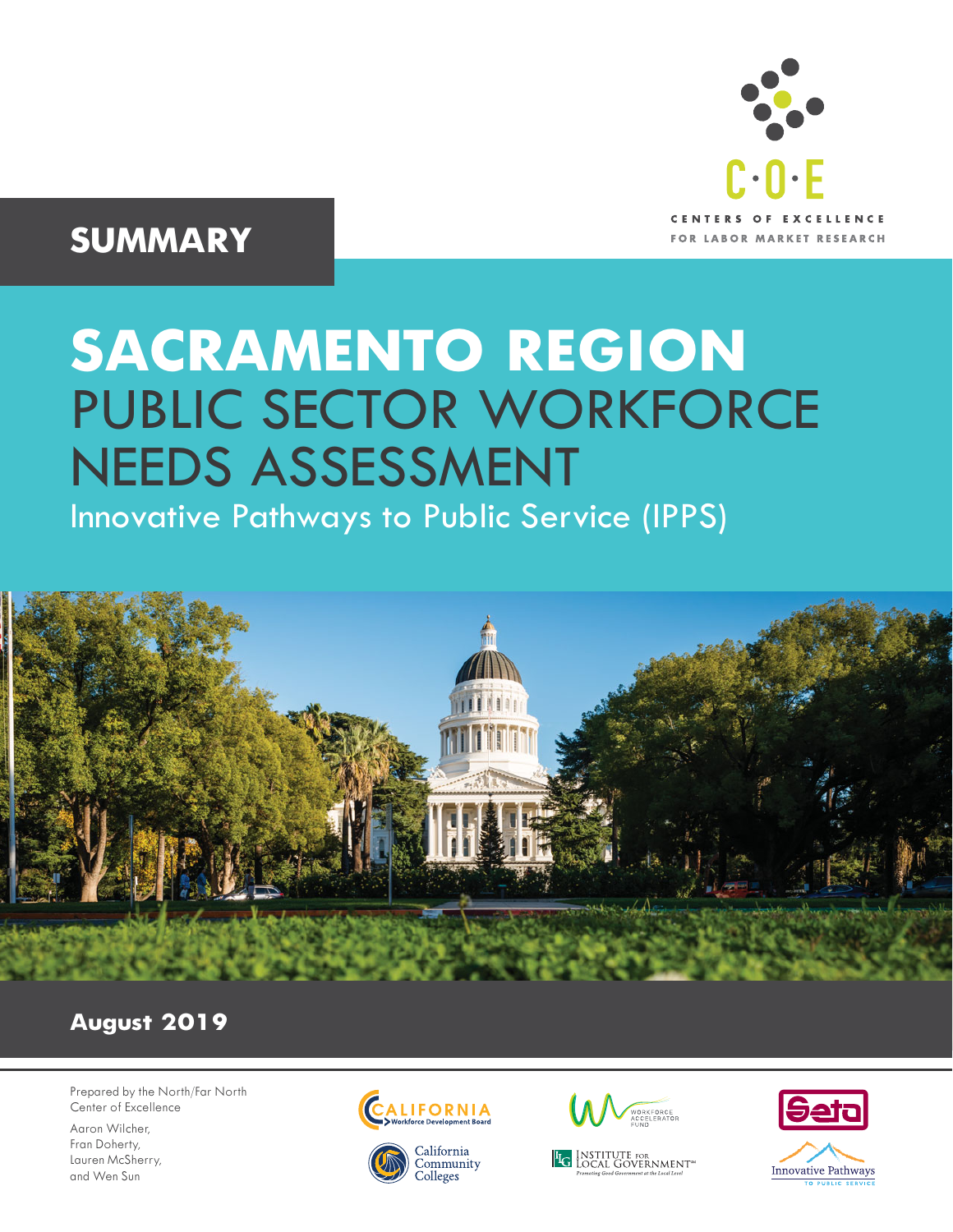### **OVERVIEW** OF PUBLIC SECTOR JOBS

- **Federal, state, and local public sector agencies employ nearly 250,000 workers in the six-county Sacramento region.\***
- **They are crucial and anchor employers in the local economy, but they face challenges to develop a pipeline of workers ready to enter and advance through the ranks.**
- **Retirements pose challenges to these employers, and they have much work to do to create efficiencies to meet the challenges of the 21st century public sector workforce.**
- **The Innovative Pathways to Public Service (IPPS) emerged from a multi-stakeholder partnership of state and local agencies, nonprofits, and educational institutions to address these challenges.**
- **The consortium commissioned a study by the North/Far North Center of Excellence to explore these issues.**
- **The study includes data analysis of public sources of information, a review of literature, and interviews with 12 representatives from public agencies in the region.**
	- \* The six-county Sacramento region includes Sacramento, Placer, El Dorado, Yolo, Yuba, and Sutter counties.



That's **245,000** public sector jobs.\*

By comparison **14.5%** of all jobs in California are public sector jobs.

**24% of all jobs** in the region are public sector jobs.

\*Source: QCEW, 2017: the totals given and the totals in the pie charts are different due to the aggregation levels counted in the data



The Sacramento region has **119,500** state government jobs. This represents **more than a quarter** of all state government jobs in California.

Source: QCEW, 2017

**1 in 4 state jobs in California is in the Sacramento region.**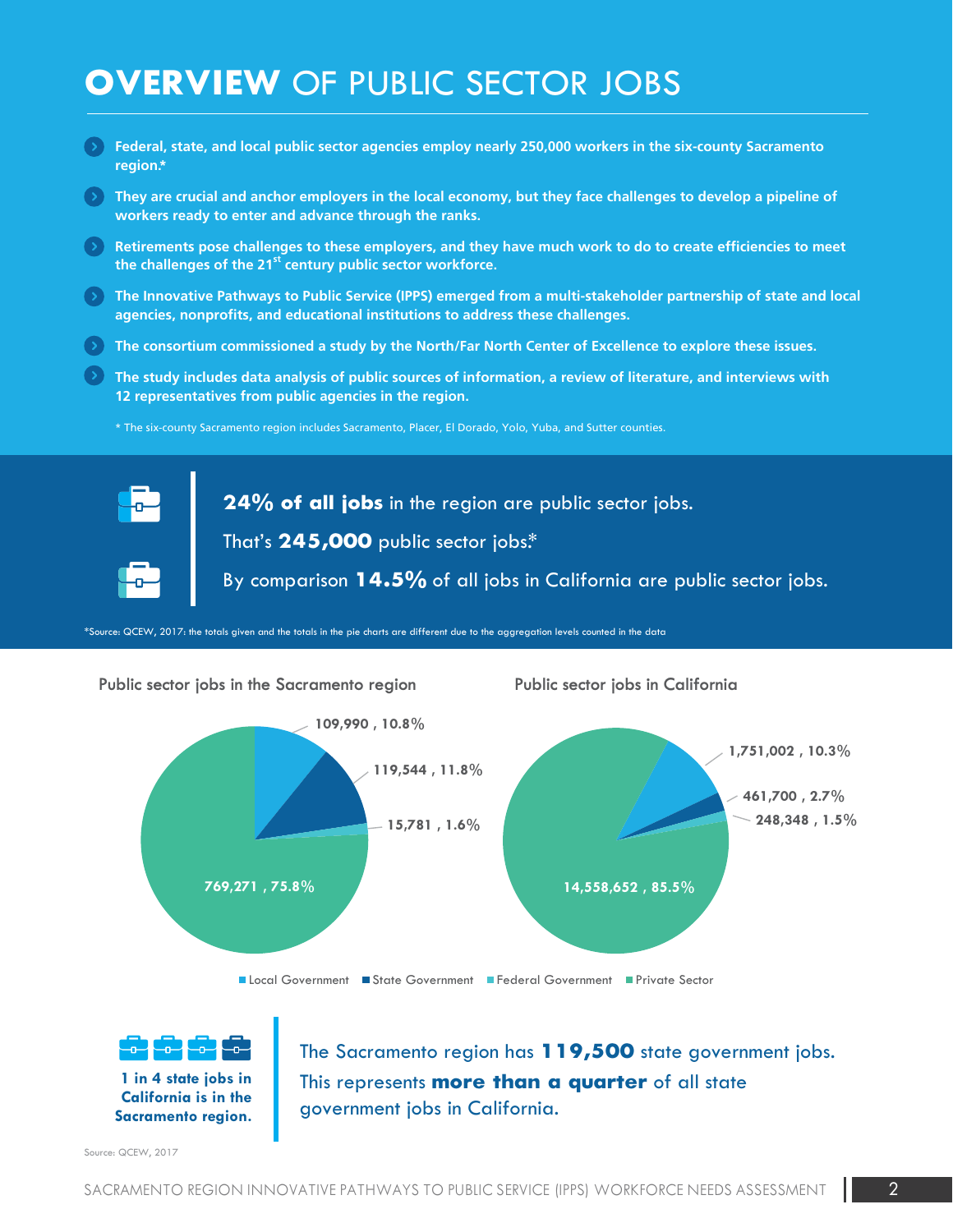## **REGIONAL** PUBLIC SECTOR JOBS



Except in Sacramento County, most public sector jobs are in **local government**—**city and county offices**, and **elementary schools**, **high schools**, and **community colleges**.

Most public sector jobs in the region are concentrated in Sacramento County.  $\mathbf{S}$ 



**Public sector jobs by county**



Much of Sacramento County's public sector jobs are state jobs. The county has almost **90,000** state government jobs.

#### **Local, state, and federal government jobs in Sacramento County**



Source: QCEW, 2017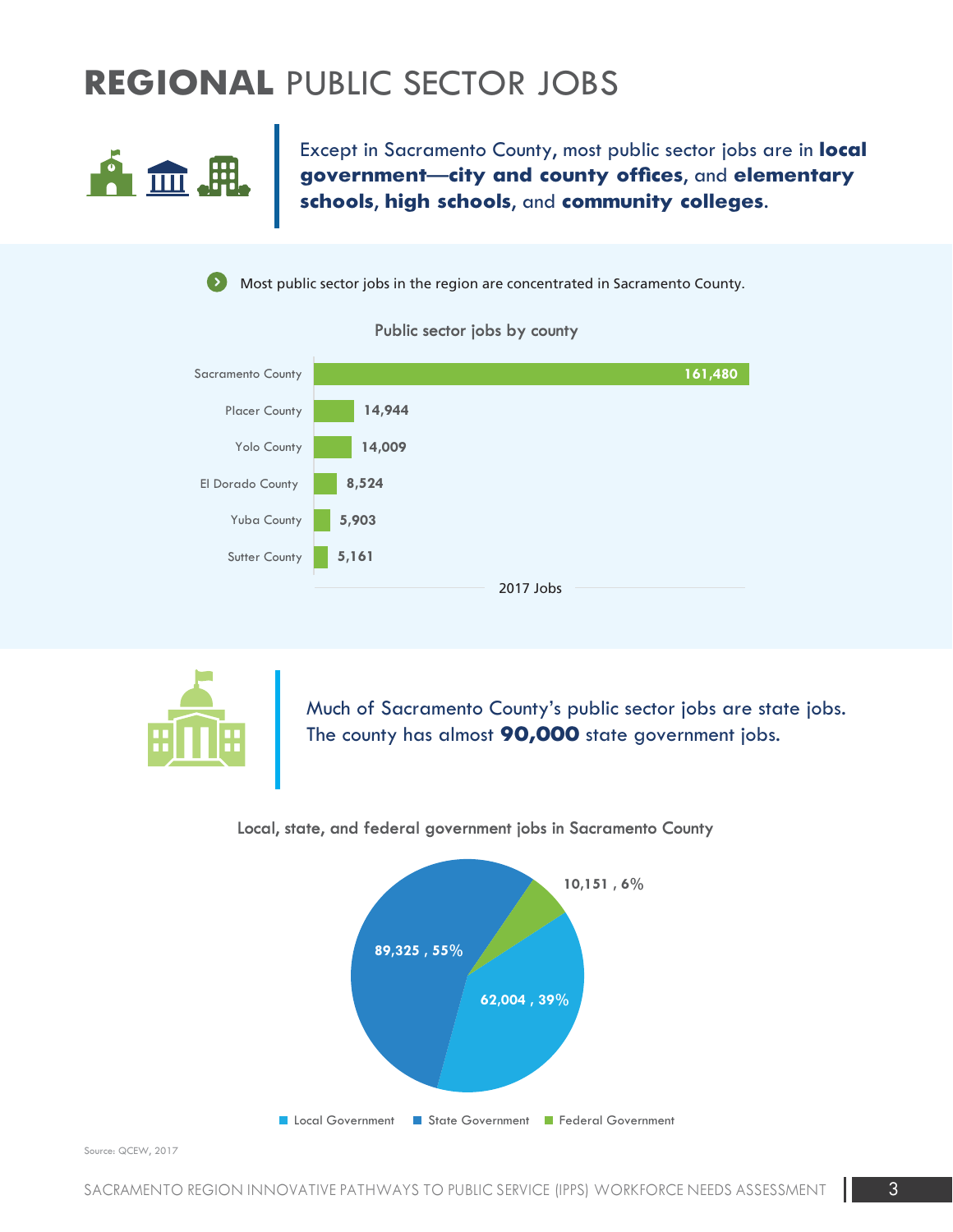### **INDUSTRY** SECTORS

Seven industry sectors have the largest share and number of public sector jobs in the Sacramento region.





There are **6,300** public sector establishments (sites, facilities, offices) in the Sacramento region. A large concentration is in public administration and educational services.

Source: QCEW, 2017

#### **Top utilities employers:**

- SMUD
- Sacramento Regional County **Sanitation District**
- El Dorado Irrigation District
- South Tahoe Public Utility District

#### **Top professional, scientific, and consulting services employers:**

- US Army Corps of Engineers
- CA Dept. of Technology Services
- CA Housing Finance Agency
- California Tahoe Conservancy

#### **Top transportation & warehousing employers:**

- US Postal Service
- Sacramento Regional Transit District
- County of Sacramento Airport **Operations**
- CA Department of Food & Agriculture, warehousing & storage

**Top educational services employers:** 

- UC Davis
- Elk Grove Unified School District
- Los Rios Community College District
- San Juan Unified School District

#### **Public information employers are all libraries. Top libraries:**

- California State Library
- Placer County Library
- Sacramento Public Library

#### **Top health care & social assistance employers:**

- Sacramento Employment & Training Agency (SETA)
- Veteran Health Administration
- Placer County Adult System of Care
- El Dorado County Health Department

### There are more than **4,800** public administration establishments in **29** industries. Top employers include:

- County of Sacramento
- CA Dept. of Health Care Services
- CA Dept. of Corrections & Rehabilitation
- CA Dept. of Transportation
- CA Dept. of Water Resources
- CA Dept. of Justice
- CA Government Operations Agency
- CA Dept. of General Services
- El Dorado County
- Placer County
- Yolo County

Source: Source: EconoVue, Dun & Bradstreet, 2019

#### SACRAMENTO REGION INNOVATIVE PATHWAYS TO PUBLIC SERVICE (IPPS) WORKFORCE NEEDS ASSESSMENT  $\vert$  4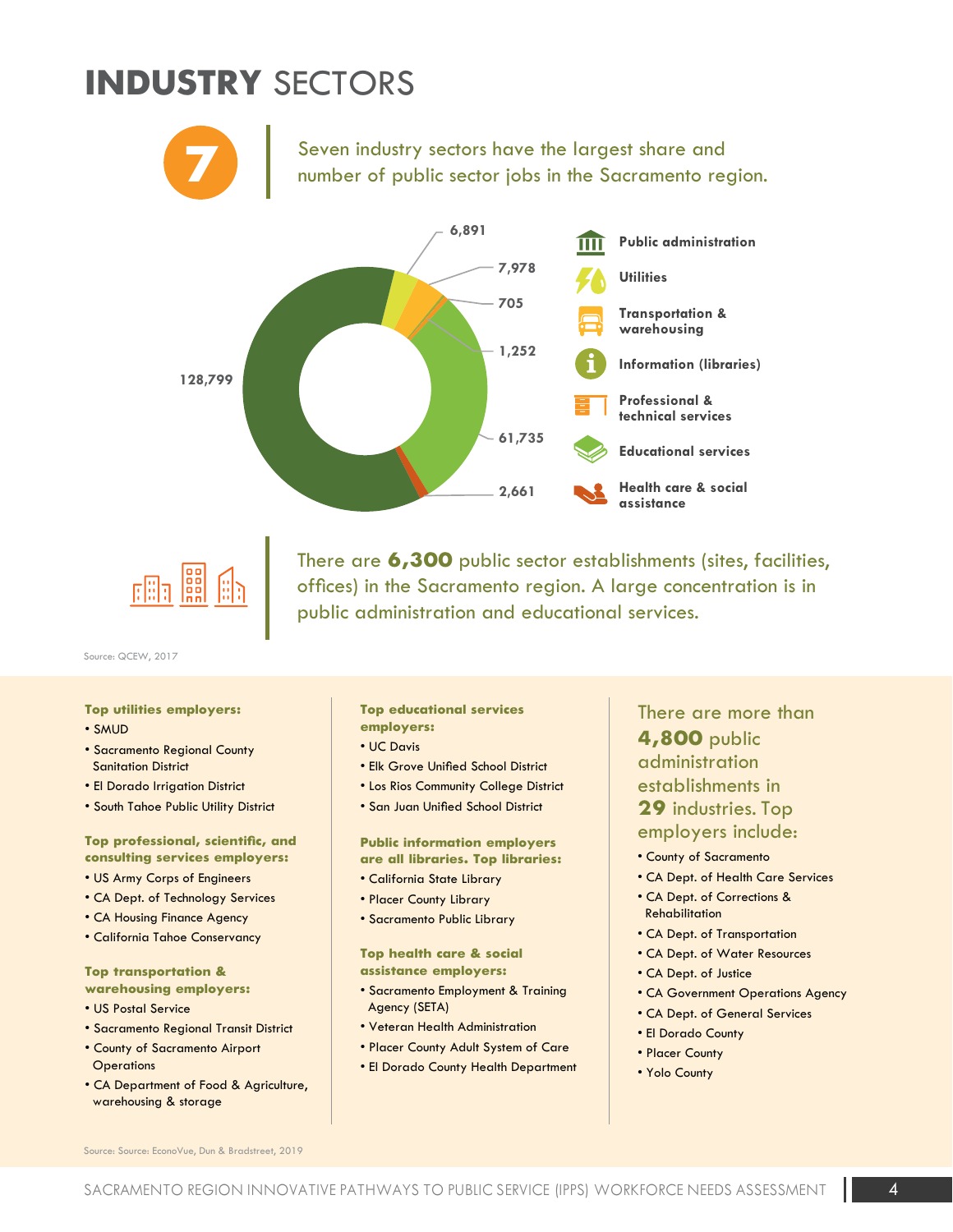### **PUBLIC SECTOR** WAGES

Public sector jobs pay, on average annually, **\$25,000** more than private sector jobs in the Sacramento region.

The picture is different in the state, where public and private sector annual earnings are similar.





The Sacramento region's public sector workforce is less diverse than the private sector.



- 3 out of 4 public sector workers in the Sacramento region are characterized as "white alone" by the U.S. Census.
- $\bullet$  Separate estimates show that the public sector has 6% to 11% more "white alone" workers than the private sector overall.
- 18% of the public sector in the region is Hispanic or Latino, the same percentage as the private sector.
- 57% of the public sector workforce is women, but not every sector is equal. 67% of utilities jobs are filled by men. 63% of health care and social assistance jobs are filled by women. 70% of educational services jobs are filled by women.



Retirements and an aging workforce pose a threat to the public sector. **8 out of 10 workers in the public sector are over age 35 compared to 7 out of 10 workers in the private sector. 1 in 4 public sector workers is 55 or older. The public sector has 4% more of its workforce in the 55 and older age bracket than the private sector.**

Source: U.S. Census, QWI, LED, Q3, 2018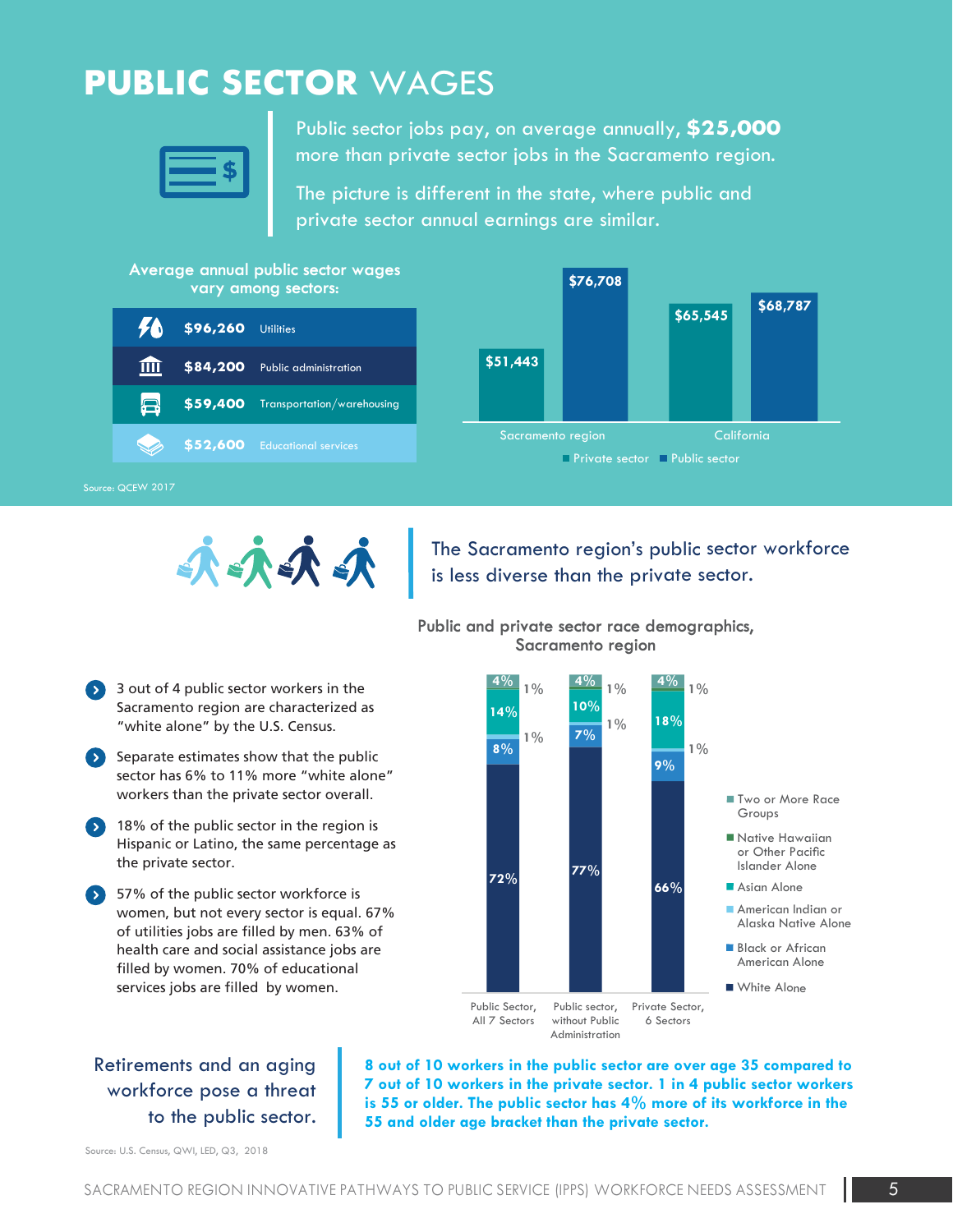### **EDUCATIONAL** REQUIREMENTS & SKILL LEVEL



Nearly **8 out of 10** public sector jobs are middle skill or above middle skill, requiring some college education, training, or experience. Of those jobs, **36%** are solely middle skill, requiring more education than a high school diploma, but less than a bachelor's degree.



Source: QCEW, 2017; OES, 2017



**There are thousands of jobs in multiple career clusters (groups of similar occupations) in the public sector in the Sacramento region.** 

Source EMSI, 2019.3; QCEW, OES, 2017; O\*NET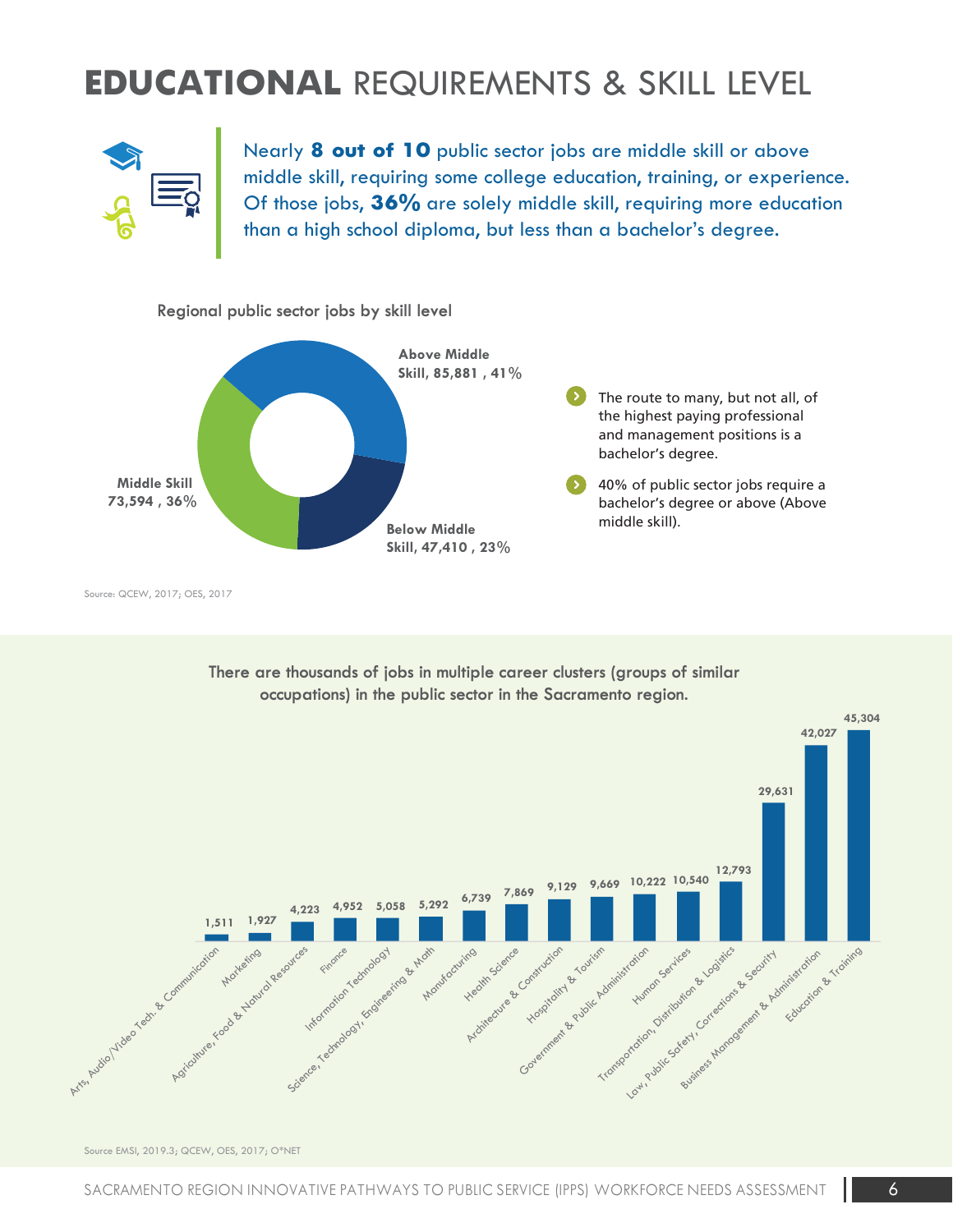### **OVERVIEW** OF PUBLIC SECTOR JOBS

**Key occupations with education/training requirements & typical wages** 

| Require a bachelor's degree or higher,<br><b>O*NET Career Cluster</b><br>Above middle skill |                                                                                                                              | Require some postsecondary education/training,<br>Middle skill |                                                                                                                        |             |
|---------------------------------------------------------------------------------------------|------------------------------------------------------------------------------------------------------------------------------|----------------------------------------------------------------|------------------------------------------------------------------------------------------------------------------------|-------------|
| Agriculture, Food<br>& Natural Resources                                                    | Environmental engineers; Biological technicians                                                                              | $$21-$52$                                                      | Water & wastewater treatment<br>plants & systems operators; Forest &<br>conservation technicians                       | $$15 - $33$ |
| <b>Architecture &amp; Construction</b>                                                      | <b>Civil engineers; Construction managers</b>                                                                                | \$30-\$55                                                      | <b>Operating engineers; Electricians; Civil</b><br>engineering technicians; Plumbers and<br>pipefitters                | $$20-$47$   |
| <b>Business Management</b><br>& Administration                                              | Labor relations specialists; General operations<br>managers; Training & development specialists                              | \$31-\$64                                                      | Executive secretaries; Customer service<br>reps; Human resources assistants                                            | $$16 - $45$ |
| <b>Education &amp; Training</b>                                                             | Elementary school teachers; Secondary<br>school teachers; Middle school teachers;<br>Library technicians; Librarians         | $$14 - $58$                                                    | Library technicians; Preschool teachers                                                                                | $$14-$15$   |
| Finance                                                                                     | Accountants & auditors; Financial managers                                                                                   | \$32-\$51                                                      | Claims adjusters, examiners & investigators                                                                            | \$19-\$36   |
| <b>Government &amp; Public</b><br><b>Administration</b>                                     | Compliance officers; Urban &<br>regional planners                                                                            | $$35-$46$                                                      | Tax examiners & collectors;<br>Transportation security screeners;<br>Construction & building inspectors                | $$15 - $38$ |
| <b>Health Science</b>                                                                       | Physicians & surgeons; Speech-language<br>pathologists; Medical & health services<br>managers                                | $$42-$125$                                                     | Registered nurses; Licensed practical and<br>vocational nurses; Nursing assistants                                     | $$17 - $58$ |
| <b>Human Services</b>                                                                       | Social workers; Community and social<br>services specialists; Clinical, counseling<br>& school psychologists                 | $$17-$41$                                                      | Childcare workers; Social & human<br>services assistants                                                               | $$11-$19$   |
| <b>Information Technology</b>                                                               | Computer systems analysts;<br>Software developers                                                                            | \$40-\$46                                                      | Computer user support specialists;<br>Network & computer systems<br>administrators                                     | $$26-$43$   |
| Law, Public Safety,<br><b>Corrections &amp; Security</b>                                    | Lawyers; Probation officers                                                                                                  | $$31 - $63$                                                    | Police & sheriff's patrol officers;<br><b>Correctional officers; Firefighters;</b><br>Paralegals                       | $$22-$68$   |
| Manufacturing                                                                               | N/A                                                                                                                          |                                                                | Maintenance & repair workers;<br>Mechanics, installers, & repairers; Power<br>plant operators; Engineering technicians | \$19-\$55   |
| Science, Technology,<br><b>Engineering &amp; Mathematics</b>                                | Environmental scientists; Engineers; Electrical<br>engineers; Architectural & engineering<br>managers; Biological scientists | $$35-$54$                                                      | N/A                                                                                                                    |             |
| Transportation,<br>Distribution & Logistics                                                 | Airline pilots                                                                                                               | \$75                                                           | Heavy & tractor-trailer truck drivers;<br>Bus & truck mechanics; Logisticians;<br>Mobile heavy equipment mechanics     | \$13-\$66   |

The seven public sectors employ hundreds of occupations with generally strong wages.

There are numerous career pathway opportunities for advancement with additional education, training, and experience.

The hardest to fill jobs include positions in these areas:

**Professional:** engineers, accountants, business and financial services

**Administrative:** clerical positions, business services, administrative assistants

**Information technology:** technicians, customer service, cybersecurity

**Public safety:** police, sheriff's deputies, probation officers, dispatchers

**Health care/social assistance:** nurses, psychiatric technicians, social workers

**Education:** teacher assistants; speech language pathologists

Source: EMSI, 2019.3; QCEW, OES, 2017; O\*NET